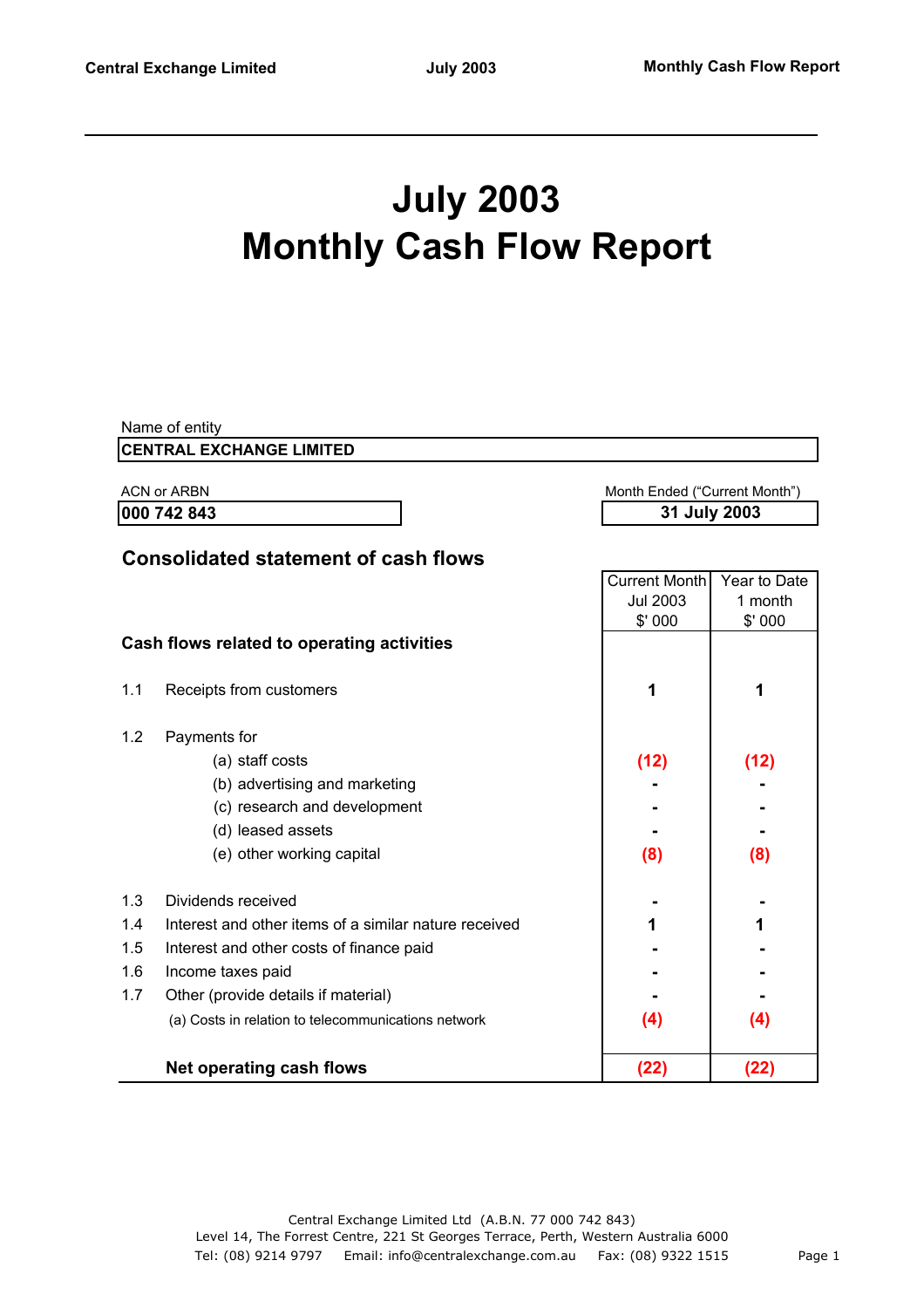|      |                                               | <b>Current Month</b> | Year to Date |
|------|-----------------------------------------------|----------------------|--------------|
|      |                                               | <b>Jul 2003</b>      | 1 month      |
|      |                                               | \$' 000              | \$' 000      |
| 1.8  | Net operating cash flows (carried forward)    | (22)                 | (22)         |
|      |                                               |                      |              |
|      | Cash flows related to investing activities    |                      |              |
| 1.9  | Payment for acquisition of:                   |                      |              |
|      | (a)<br>businesses (item 5)                    |                      |              |
|      | (b)<br>equity investments                     |                      |              |
|      | (c)<br>intellectual property                  |                      |              |
|      | (d)<br>physical non-current assets            |                      |              |
|      | other non-current assets<br>(e)               |                      |              |
| 1.10 | Proceeds from disposal of:                    |                      |              |
|      | businesses (item 5)<br>(a)                    |                      |              |
|      | (b)<br>equity investments                     |                      |              |
|      | intellectual property<br>(c)                  |                      |              |
|      | (d)<br>physical non-current assets            |                      |              |
|      | (e)<br>other non-current assets               |                      |              |
| 1.11 | Loans to other entities                       |                      |              |
|      | 1.12 Loans repaid by other entities           |                      |              |
| 1.13 | Other (provide details if material)           |                      |              |
|      | Net investing cash flows                      |                      |              |
| 1.14 | Total operating and investing cash flows      | (22)                 | (22)         |
|      |                                               |                      |              |
|      | Cash flows related to financing activities    |                      |              |
| 1.15 | Proceeds from issues of shares, options, etc. |                      |              |
| 1.16 | Proceeds from sale of forfeited shares        |                      |              |
| 1.17 | Proceeds from borrowings                      |                      |              |
| 1.18 | Repayment of borrowings                       |                      |              |
| 1.19 | Dividends paid                                |                      |              |
| 1.20 | Other (provide details if material)           |                      |              |
|      | (a) Payments in relation to share buy back    |                      |              |
|      | Net financing cash flows                      |                      |              |
|      | Net increase (decrease) in cash held          | (22)                 | (22)         |
|      |                                               |                      |              |
| 1.21 | Cash at beginning of month/year to date       | 420                  | 420          |
| 1.22 | Exchange rate adjustments to item 1.20        |                      |              |
| 1.23 | Cash at end of month                          | 398                  | 398          |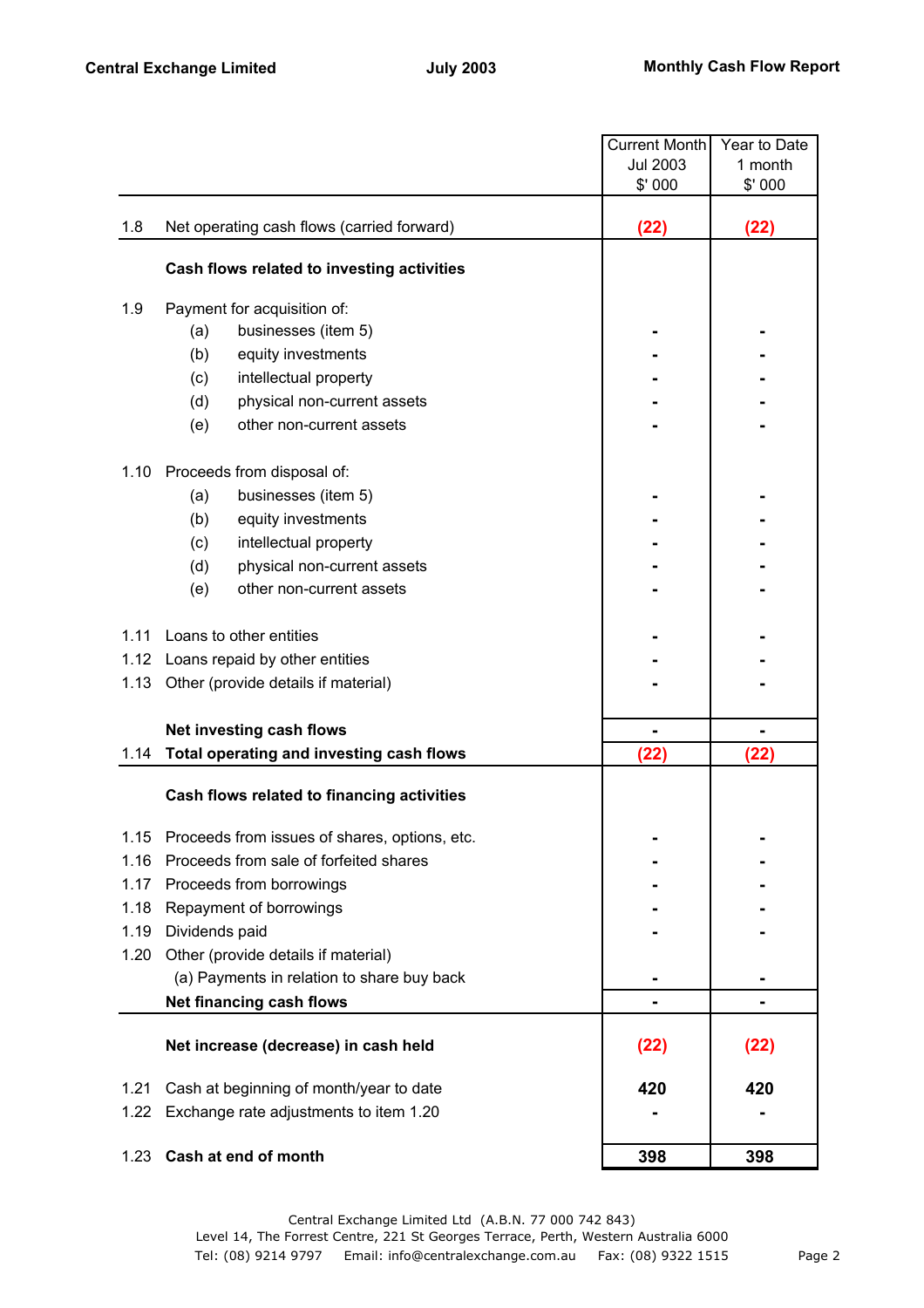## **Payments to directors of the entity and associates of the directors Payments to related entities of the entity and associates of the related entities**

|      |                                                                  | Current Month |
|------|------------------------------------------------------------------|---------------|
|      |                                                                  | Jul 2003      |
|      |                                                                  | \$'000        |
| 1.24 | Aggregate amount of payments to the parties included in item 1.2 | 10            |
| 1.25 | Aggregate amount of loans to the parties included in item 1.11   | -             |

- 1.26 Explanation necessary for an understanding of the transactions
	- (1) \$9,997 Directors' salaries, fees and superannuation;

## **Non-cash financing and investing activities**

2.1 Details of financing and investing transactions which have had a material effect on consolidated assets and liabilities but did not involve cash flows

None.

2.2 Details of outlays made by other entities to establish or increase their share in businesses in which the reporting entity has an interest

None.

#### **Financing facilities available**

*Add notes as necessary for an understanding of the position. (See AASB 1026 paragraph 12.2).*

|     |                             | Amount available<br>\$'000 | Amount used<br>\$'000 |
|-----|-----------------------------|----------------------------|-----------------------|
| 3.1 | Loan facilities             | -                          |                       |
| 3.2 | Credit standby arrangements |                            |                       |